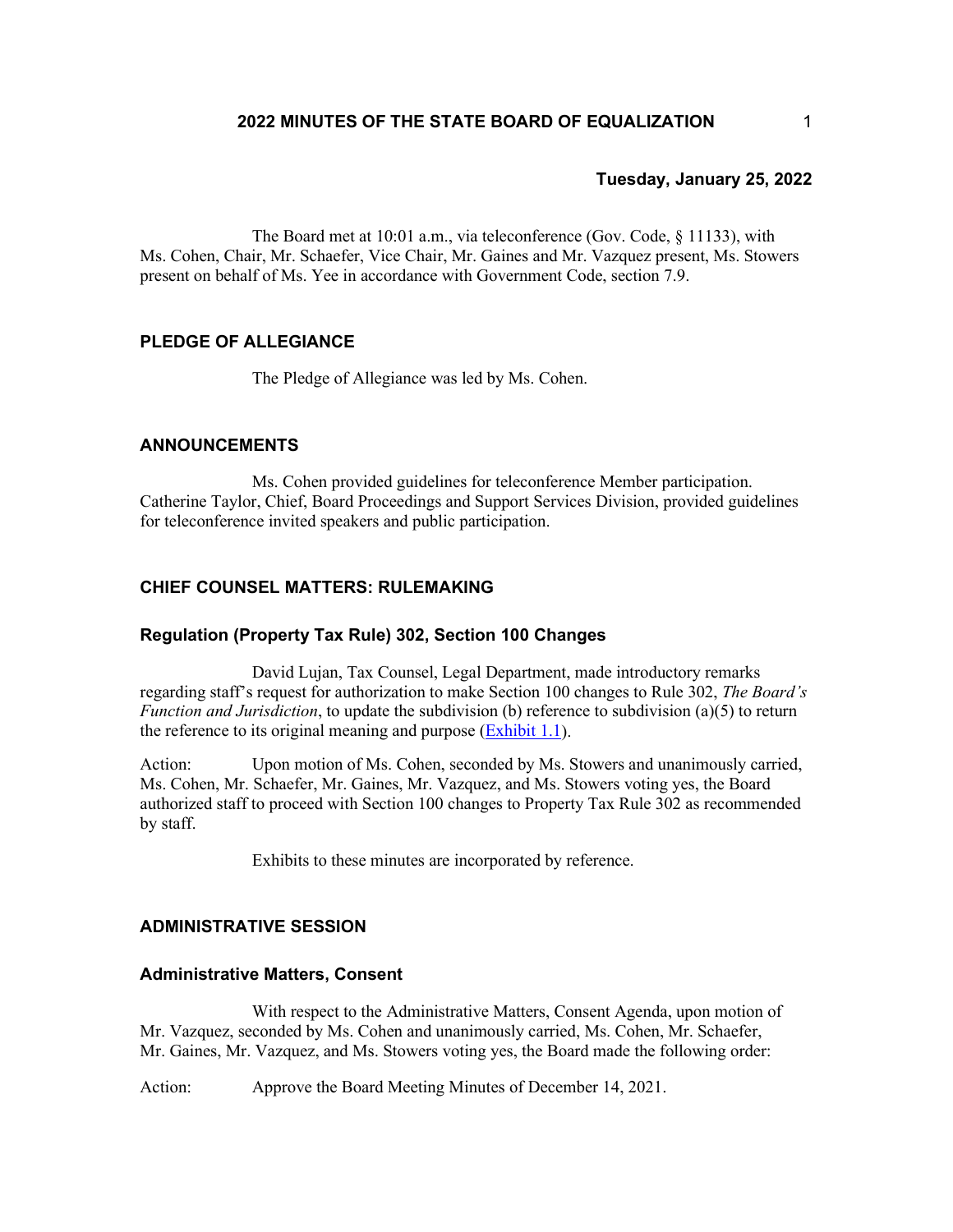#### **Executive Director's Report**

Brenda Fleming, Executive Director, provided a report regarding the status of pending and upcoming organizational issues.

Brenda Fleming, Executive Director, provided an overview regarding California redistricting.

Brenda Fleming, Executive Director, introduced Tracy Arnold, Chief Deputy Cabinet Secretary, Office of Governor Gavin Newsom, who provided an overview of the Governor's Proposed Budget [\(Exhibit](https://boe.ca.gov/meetings/pdf/2022/012522-K1b-Budget-Slides.pdf) 1.2).

Lisa Renati, Chief Deputy Director, provided a report on the status of operational priorities.

Lisa Renati, Chief Deputy Director, made introductory remarks and her staff provided reports on the status of agency projects, and legislative developments related to the implementation and action plan for Proposition 19 [\(Exhibit](https://www.boe.ca.gov/meetings/pdf/2022/012522-K1e-Prop19-Implement-Plan.pdf) 1.3).

David Yeung, Deputy Director, Property Tax Department, provided an update on the Property Tax Department's Proposition 19 implementation actions, including updates on guidance.

Henry D. Nanjo, Chief Counsel, provided an update on the Legal Department's Proposition 19 implementation actions, including updates on rulemaking.

Dustin Weatherby, Chief, Legislative, Research & Statistics Division, provided an update on legislation related to the implementation of Proposition 19.

Peter Kim, Chief Communications Officer, provided an update on the Communications Department's Proposition 19 implementation actions.

Lisa Thompson, Taxpayers' Rights Advocate, provided updates on the Taxpayers' Rights Advocate Office's Proposition 19 implementation actions, and Education and Outreach Proposition 19 implementation actions.

## **Chief Counsel's Report**

Henry D. Nanjo, Chief Counsel, provided a quarterly report on the Legal Department's workload.

The Board recessed at 12:16 p.m. and reconvened at 12:54 p.m. with Ms. Cohen, Mr. Schaefer, Mr. Gaines, Mr. Vazquez, and Ms. Stowers present.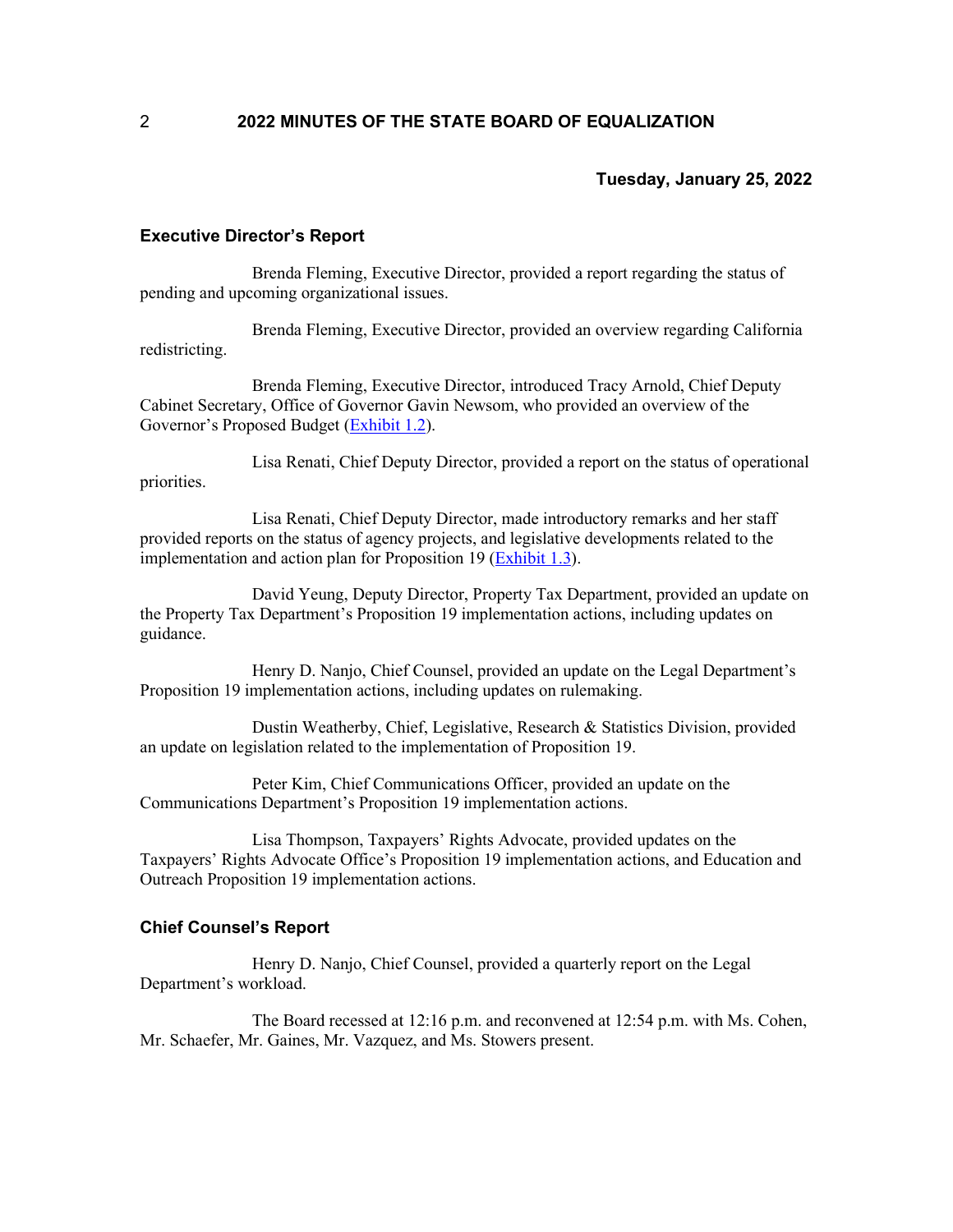#### **Property Tax Deputy Director's Report**

David Yeung, Deputy Director, Property Tax Department, provided a report on the status of pending and upcoming projects, activities, and departmental issues.

Patricia Lumsden, Chief, County-Assessed Properties Division, Property Tax Department, provided reports on: Letters to Assessors [\(Exhibit](https://boe.ca.gov/meetings/pdf/2022/012522-K3a-LTA-Update.pdf) 1.4); Appraisal Training and Certification; and Assessment Practices Surveys.

Michelle Cruz, Principal Property Appraiser, State-Assessed Properties Division, Property Tax Department, provided a report on the status of pending and upcoming projects and activities.

Lauren Keach, Principal Property Appraiser, Legal Entity Ownership Program and Welfare Exemption Section, County-Assessed Properties Division, Property Tax Department, provided the status of the Welfare Exemption Process Improvement Project.

## **Legislative, Research & Statistics Division Chief's Report**

Dustin Weatherby, Chief, Legislative, Research & Statistics Division, provided an update on administrative and program related legislative bills impacting the BOE [\(Exhibit](https://www.boe.ca.gov/meetings/pdf/2022/012522-K4a-Leg-Update.pdf) 1.5).

Dustin Weatherby, Chief, Legislative, Research & Statistics Division, made introductory remarks regarding suggested proposals for legislation to be sponsored by the Board of Equalization in the second year of the 2021-22 Legislative Session. Mr. Weatherby presented the 2022 Legislative Proposal: Alcoholic Beverage Tax: Amend Revenue and Taxation Code 32471.5 of Alcoholic Beverage Tax Program to extend the sunset date for the offer in compromise for open and active businesses for five years [\(Exhibit](https://www.boe.ca.gov/meetings/pdf/2022/012522-K4c1-Leg-Proposal.pdf) 1.6).

Action: Upon motion of Ms. Stowers, seconded by Mr. Vazquez and unanimously carried, Ms. Cohen, Mr. Schaefer, Mr. Gaines, Mr. Vazquez, and Ms. Stowers voting yes, the Board approved the 2022 Legislative Proposal to amend section 32471.5 of the Revenue and Taxation Code as recommended by staff.

## **Taxpayers' Rights Advocate Office's Report**

Lisa Thompson, Taxpayers' Rights Advocate, provided an update on activities of the Taxpayers' Rights Advocate Office.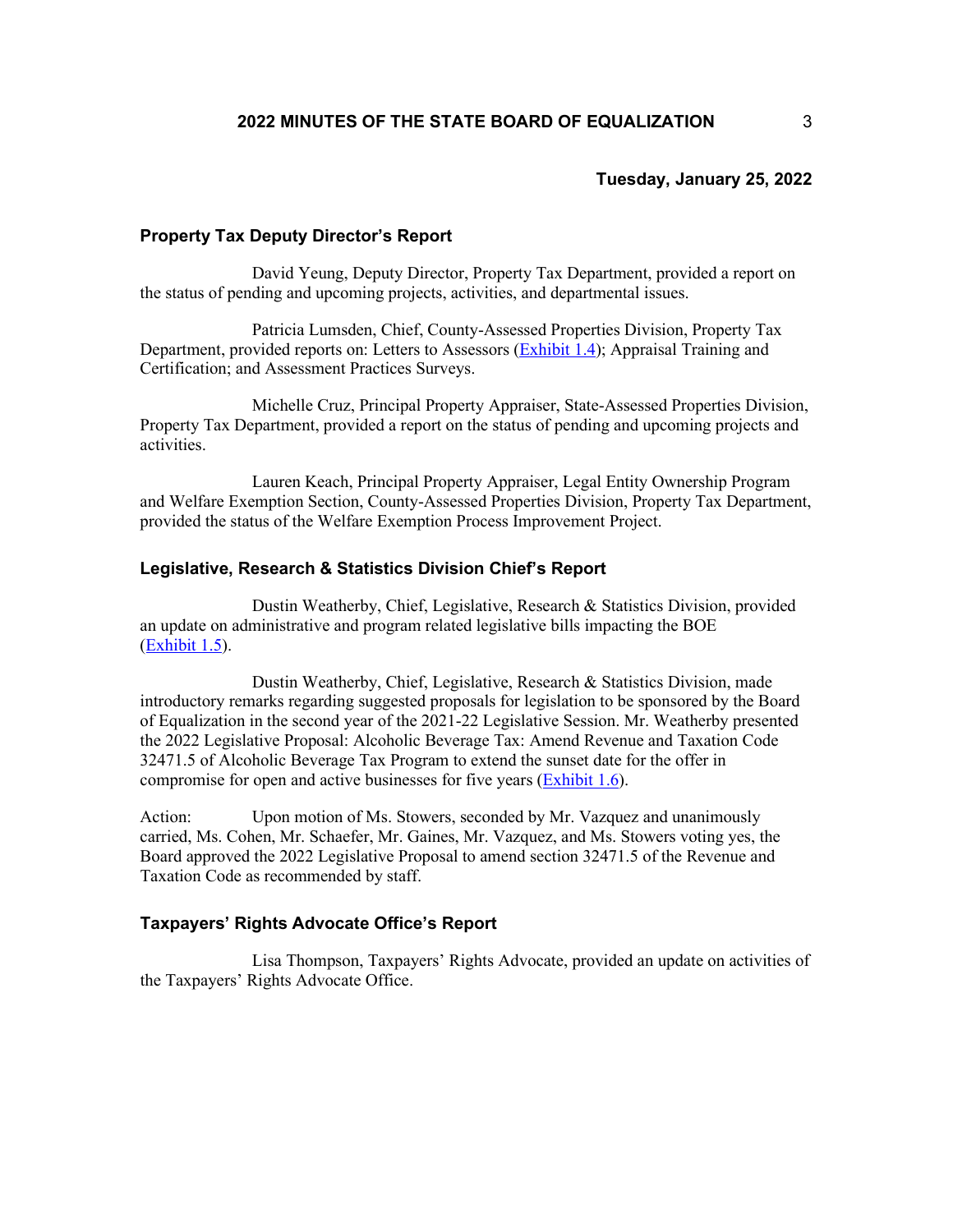## **BOARD MEMBER REQUESTED MATTERS: NEW MATTERS**

### **Property Tax Abatement Board Work Group Update (Ms. Cohen / Mr. Vazquez)**

Ms. Cohen provided an update on the strategy and proposed plan to convene the Property Tax Abatement Board Work Group and provide any suggestions and/or recommendations regarding the proposed plan [\(Exhibit](https://www.boe.ca.gov/meetings/pdf/2022/012522-L1a-PT-Abatement.pdf) 1.7).

Mr. Vazquez recommended modification to the proposal, or that a possible charter be drafted, to clarify two facts: 1) the Board Work Group will focus strictly on property tax related housing policy and studies, and not specific housing projects, programs, or initiatives in Members' districts; and 2) the challenges and scope of the Board Work Group (listed on pages two and four of Ms. Cohen's memo) will be limited only to items within the Board's jurisdiction and that the title of the Board Work Group should be changed to reflect that.

Speakers: Eric Payne, Executive Director, Central Valley Urban Institute, and Fresno County Resident Michael Lane, State Policy Director, Spur Public Policy Think Tank Richard Ayoob, Partner, Ajalat, Polley, Ayoob, Matarese and Broege, on behalf of California Alliance of Taxpayer Advocates (CATA)

Action: Ms. Cohen moved to form a Board Work Group: Property Tax Abatement Board Work Group. Ms. Cohen withdrew her motion.

### **USC Partnership on BOE Board Branding Strategy (Ms. Cohen / Mr. Gaines)**

Ms. Cohen and Mr. Gaines provided an update on the proposed partnership with the USC Sol Price School of Public Policy to proactively implement a key component of Goal 4 (Agency-Wide Branding Campaign) of the Board Member's Strategic Plan [\(Exhibit](https://www.boe.ca.gov/meetings/pdf/2022/012522-L1b-USC.pdf) 1.8).

Members agreed to proceed with the partnership as presented.

# **BOARD MEMBER REQUESTED MATTERS: BOARD WORK GROUP REPORTS**

# **Board Work Group on Wine Industry & Winegrower Excise Tax Data (Ms. Cohen / Mr. Schaefer)**

Ms. Cohen presented the report on the December 14, 2021 Board Work Group on Wine Industry & Winegrower Excise Tax Data and its recommendations [\(Exhibit](https://www.boe.ca.gov/meetings/pdf/2022/012522-L3a-BWG-Wine-Report-121421.pdf) 1.9).

4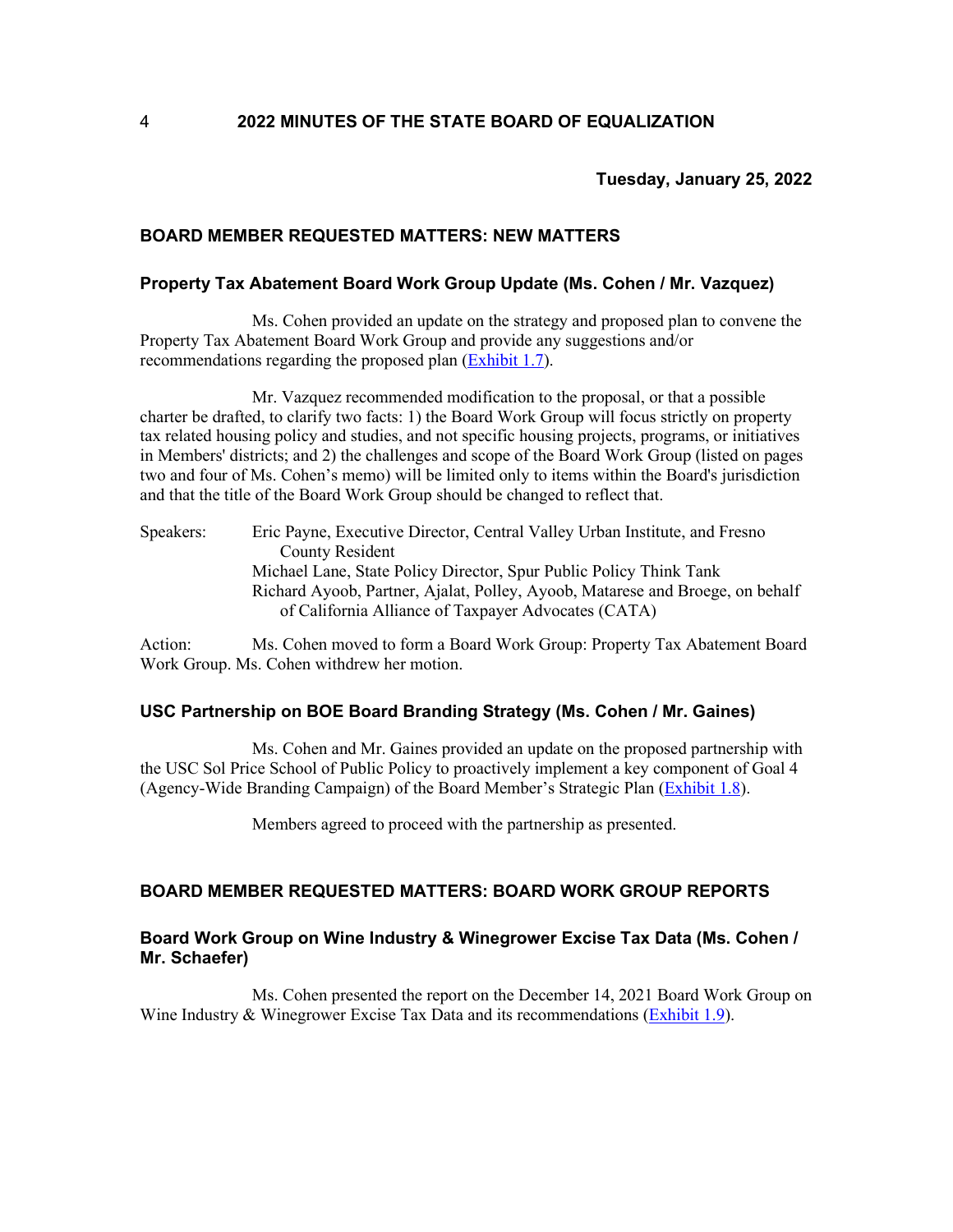Action: Upon motion of Ms. Cohen, seconded by Ms. Stowers and unanimously carried, Ms. Cohen, Mr. Schaefer, Mr. Gaines, Mr. Vazquez, and Ms. Stowers voting yes, the Board approved the Board Work Group's recommendation (report), directing the Executive Director to disclose taxpayer data related to the Wine Industry by zip code, excluding redacted information to preserve taxpayers' confidentiality, in accordance with existing law.

## **PUBLIC POLICY HEARING**

### **Proposition 19 Implementation**

Ms. Cohen made remarks regarding the implementation of Proposition 19, *The Home Protection for Seniors, Severely Disabled, Families, and Victims of Wildfire or Natural Disasters Act of 2020*.

#### **PUBLIC COMMENT ON MATTERS NOT ON THE AGENDA**

Ms. Cohen invited persons who wish to address the Board regarding items not on the agenda to come forward, but there were none on the teleconference.

The Board recessed at 2:50 p.m. and reconvened at 3:03 p.m. with Ms. Cohen, Mr. Schaefer, Mr. Gaines, Mr. Vazquez, and Ms. Stowers present.

### **ANNOUNCEMENT OF CLOSED SESSION**

The Board recessed at 3:04 p.m. and reconvened immediately in closed session with Ms. Cohen, Mr. Schaefer, Mr. Gaines, Mr. Vazquez, and Ms. Stowers present.

## **CLOSED SESSION**

The Board met to discuss personnel matters (Gov. Code,  $\S 11126(a)(1)$ ).

# **ANNOUNCEMENT OF OPEN SESSION**

The Board reconvened at 3:45 p.m. in open session with Ms. Cohen, Mr. Schaefer, Mr. Gaines, Mr. Vazquez, and Ms. Stowers present.

Ms. Cohen announced the retirement of Brenda Fleming, Executive Director, effective June 30, 2022. Members made complimentary remarks and provided their individual congratulations and thanks to Ms. Fleming and her family.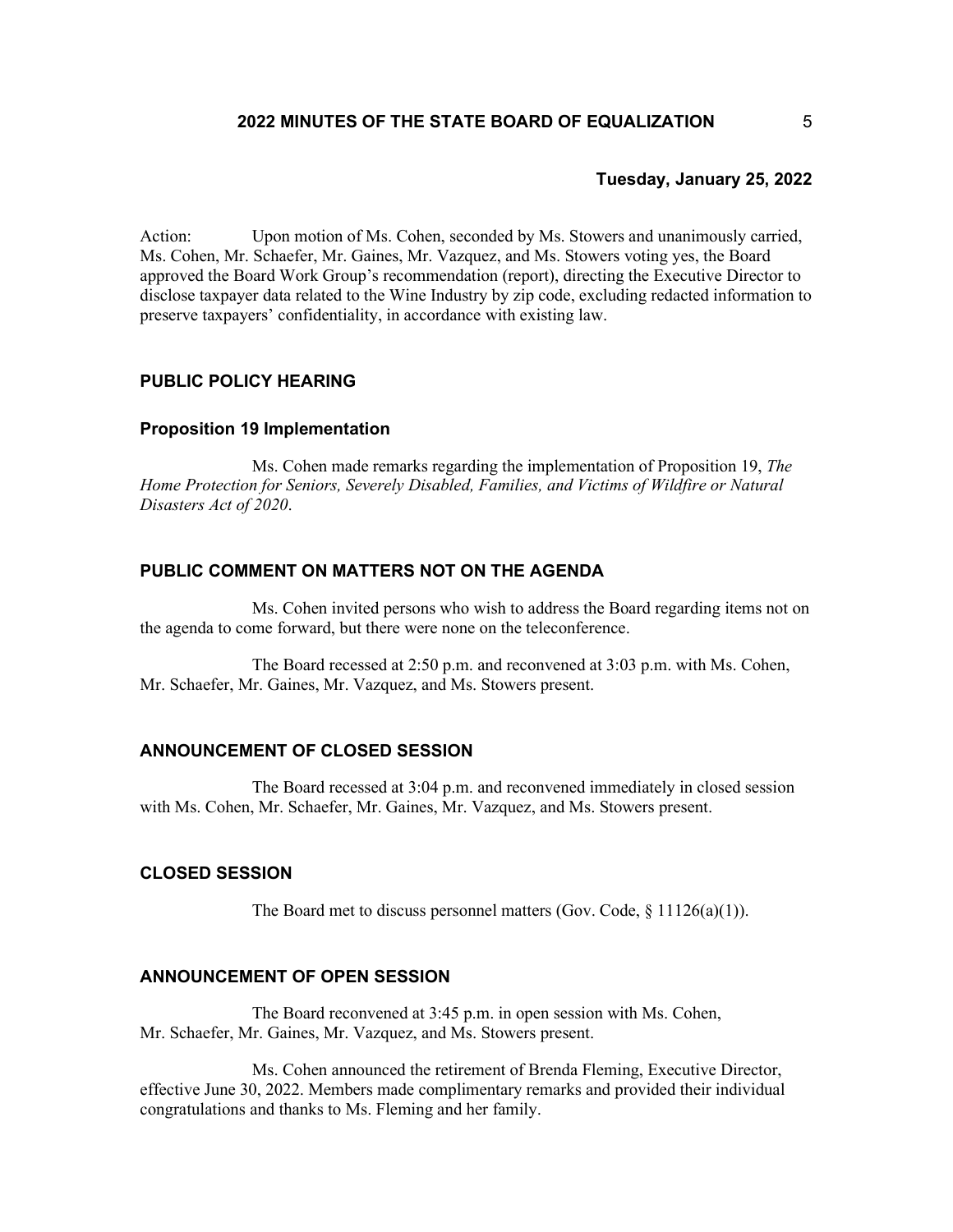# **2022 MINUTES OF THE STATE BOARD OF EQUALIZATION**

**Tuesday, January 25, 2022**

# **CLOSING**

The Board recessed at 3:51 p.m.

*The foregoing minutes are adopted by the Board on February 23, 2022.*

Note: The following matter was removed from the calendar prior to the meeting: *Legislative, Research & Statistics Division Chief's Report: Update on Government Code, section 15620 Board-Approved Proposal*.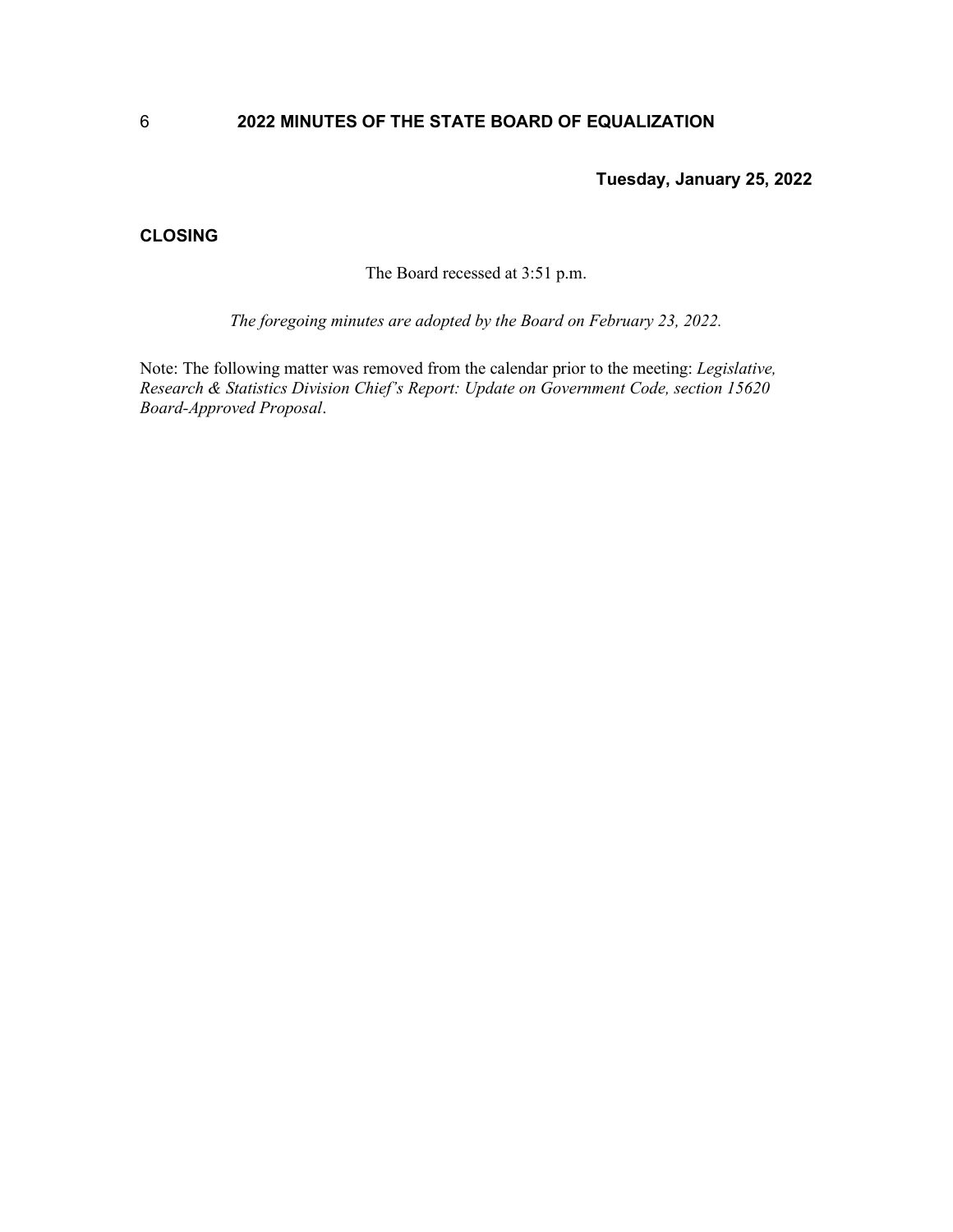# **Wednesday, January 26, 2022**

The Board met at 10:01 a.m., via teleconference (Gov. Code, § 11133), with Ms. Cohen, Chair, Mr. Schaefer, Vice Chair, Mr. Gaines and Mr. Vazquez present, Ms. Stowers present on behalf of Ms. Yee in accordance with Government Code, section 7.9.

### **ANNOUNCEMENTS**

Ms. Cohen provided guidelines for teleconference Member participation. Catherine Taylor, Chief, Board Proceedings and Support Services Division, provided guidelines for teleconference invited speakers and public participation. Mr. Gaines wished Brenda Fleming, Executive Director, a happy birthday.

# **PUBLIC POLICY HEARINGS (CONTINUED)**

# **Update: Impact of Public Calamities on Property Tax Administration: County Boards of Equalization / Assessment Appeals Boards (AAB) Remote Hearings (Continued from November 18, 2021) (Mr. Vazquez / Ms. Cohen)**

Ms. Cohen made introductory remarks and reopened the discussion for possible action regarding procedural and due process issues in remote hearings to ensure continuity of business in the pandemic and other calamities, protect the rights of all parties, provide guidance, and seek additional authorities or actions if required [\(Exhibit 1.10\)](https://www.boe.ca.gov/meetings/pdf/2022/012622-M2-AAB-Hearings-Memo.pdf).

Exhibits to these minutes are incorporated by reference.

# *Report on proposed Letter to Assessors (LTA) based on consensus language established by the Work Group at the November 2021 Board Meeting ([Exhibit](https://www.boe.ca.gov/meetings/pdf/2022/012622-M2a-Proposed-LTA-Yeung.pdf) 1.11)*

Speakers: Brenda Fleming, Executive Director, California State Board of Equalization David Yeung, Deputy Director, Property Tax Department, California State Board of Equalization Richard Moon, Tax Counsel, California State Board of Equalization

### *Report on Communications Received Regarding Proposed LTA*

Speaker: Brenda Fleming, Executive Director, California State Board of Equalization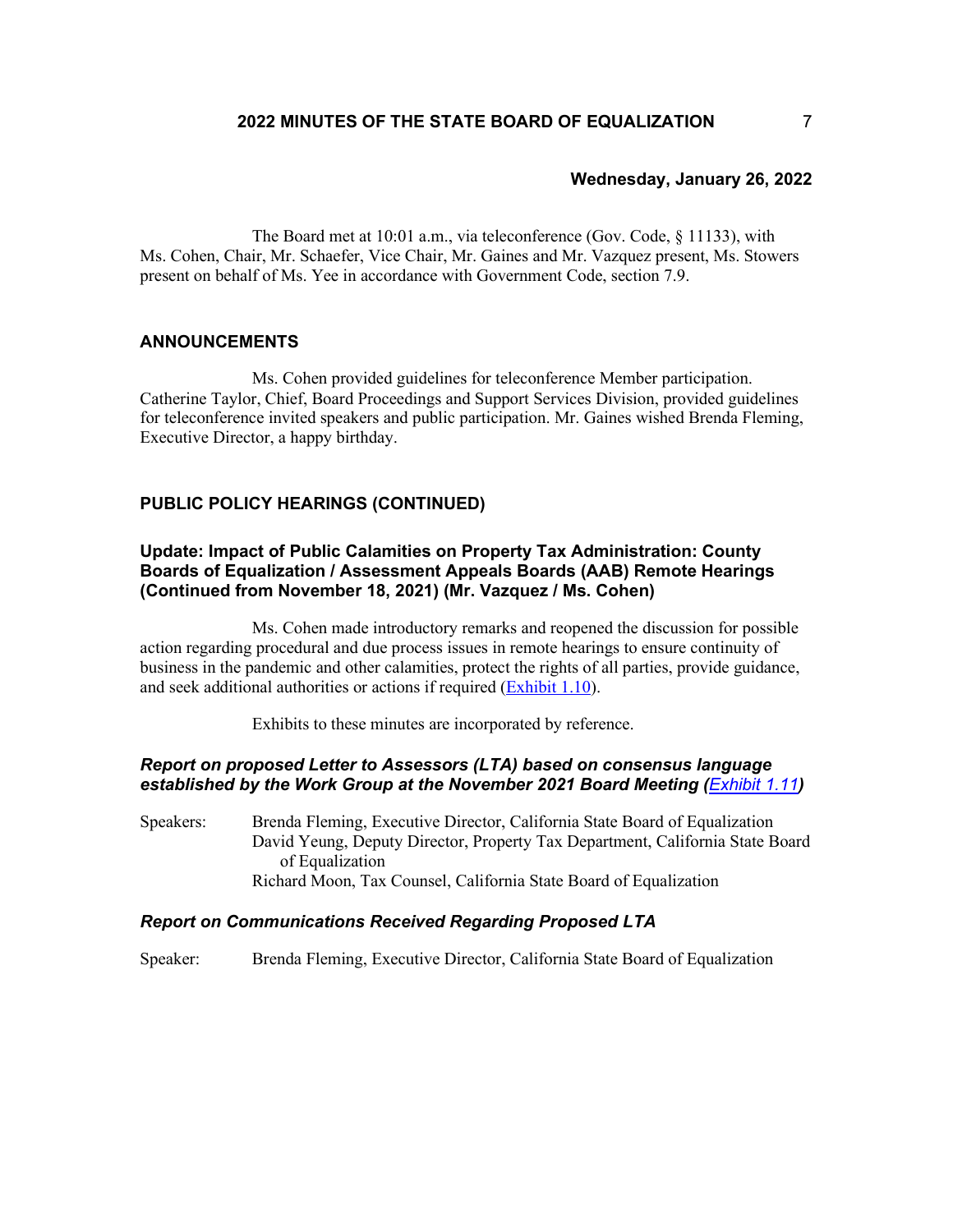# **Wednesday, January 26, 2022**

# *Follow-up Evaluation of Proposed LTA – Taxpayer Representative Perspectives and Clarification of LTA ([Exhibit](https://boe.ca.gov/meetings/pdf/2022/012622-M2c-CATA.pdf) 1.12)*

Speakers: Marc A. Aprea, Principal, Aprea & Micheli Associates, on behalf of California Alliance of Taxpayer Advocates (CATA) Richard Ayoob, Partner, Ajalat, Polley, Ayoob, Matarese and Broege, on behalf of CATA Cris K. O'Neall, Shareholder, Greenberg-Traurig, on behalf of CATA Scott Donald, Vice President, Marvin F. Poer and Company, on behalf of CATA

# *Follow-up Evaluation of Proposed LTA – County Perspectives and Clarification of LTA ([Exhibit](https://www.boe.ca.gov/meetings/pdf/2022/012622-M2d-CACEO.pdf) 1.13)*

| Speakers: | Alina Kasparian, Acting Chief, Assessment Appeals Division, Executive Office                                          |
|-----------|-----------------------------------------------------------------------------------------------------------------------|
|           | of the Los Angeles County Board of Supervisors                                                                        |
|           | Thomas R. Parker, Deputy County Counsel, Los Angeles County, on behalf of                                             |
|           | the Los Angeles County Assessment Appeals Board, and California                                                       |
|           | Association of Clerks and Election Officials (CACEO)                                                                  |
|           | Ann Moore, Chief Deputy Clerk, San Diego County Board of Supervisors                                                  |
|           | Marcy L. Berkman, Retired Deputy County Counsel, Santa Clara County                                                   |
|           | Kathy McClellan, Assistant Clerk of the Board of Supervisors, Sacramento<br>County                                    |
|           | Kyreen Gonzalez, Deputy Clerk of the Board of Supervisors, Sonoma County                                              |
|           | Hon. Leslie Morgan, President, California Assessors' Association (CAA); and<br><b>Shasta County Assessor-Recorder</b> |
|           | Hon. Ernest J. Dronenburg, Jr., San Diego County Assessor-Recorder-Clerk                                              |
|           |                                                                                                                       |

Action: Upon motion of Mr. Vazquez, seconded by Mr. Gaines and unanimously carried, Ms. Cohen, Mr. Schaefer, Mr. Gaines, Mr. Vazquez, and Ms. Stowers voting yes, the Board approved the proposed LTA as presented by staff.

# *Follow-up on Impact of Possible Transition Plans for In-Person AAB Hearings (Continued from November 18, 2021)*

| Speakers: | Thomas R. Parker, Deputy County Counsel, Los Angeles County, on behalf of                |
|-----------|------------------------------------------------------------------------------------------|
|           | the Los Angeles County Assessment Appeals Board, and CACEO                               |
|           | Hon. Leslie Morgan, President, CAA; and Shasta County Assessor-Recorder                  |
|           | Cris K. O'Neall, Shareholder, Greenberg-Traurig, on behalf of CATA                       |
|           | Scott Donald, Vice President, Marvin F. Poer and Company, on behalf of CATA              |
|           | Marcy L. Berkman, Retired Deputy County Counsel, Santa Clara County                      |
|           | Richard Moon, Tax Counsel, Legal Department                                              |
|           | Richard Ayoob, Partner, Ajalat, Polley, Ayoob, Matarese and Broege, on behalf<br>of CATA |
|           | Kathy McClellan, Assistant Clerk of the Board of Supervisors, Sacramento                 |
|           | County                                                                                   |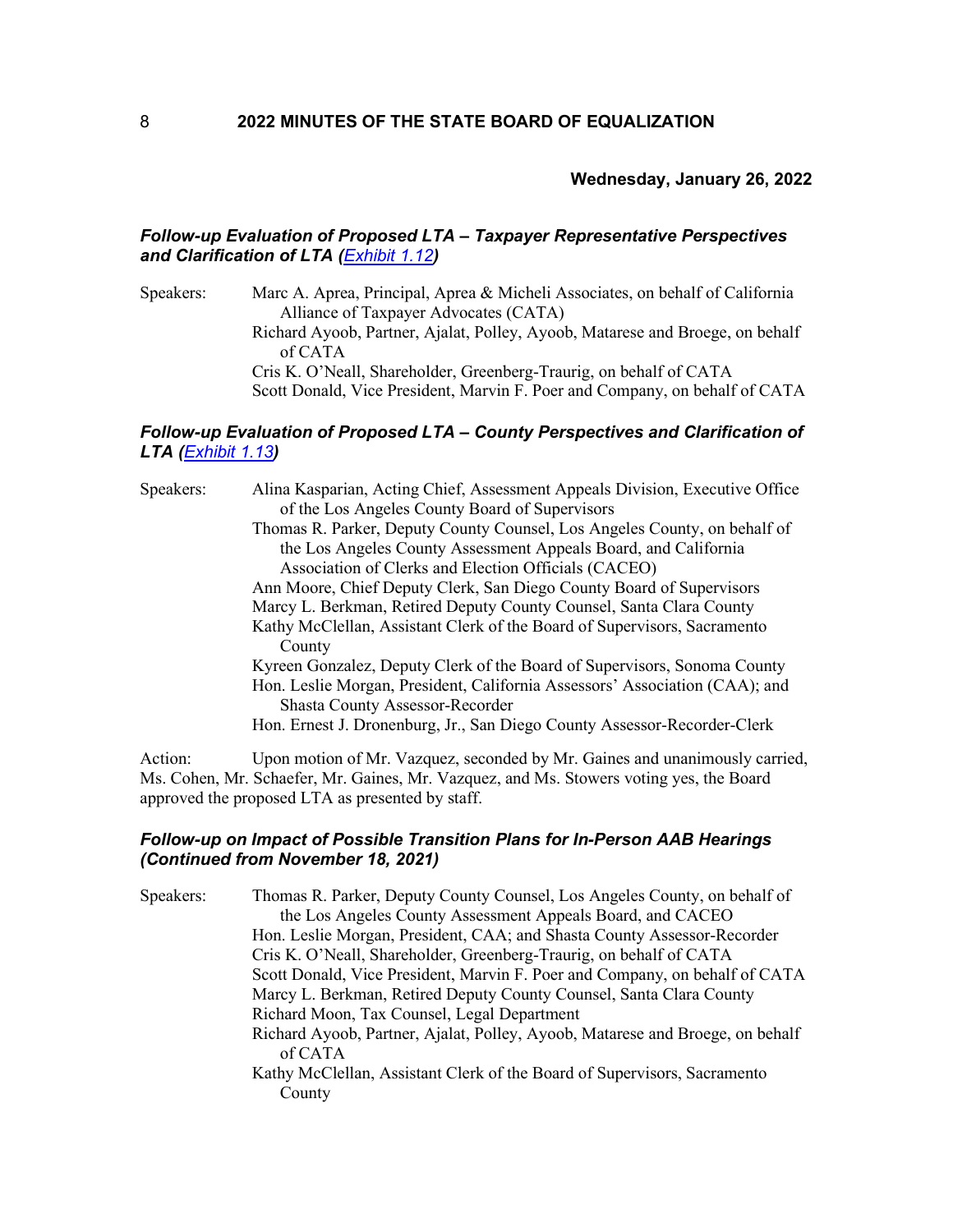## **Wednesday, January 26, 2022**

Kyreen Gonzalez, Deputy Clerk of the Board of Supervisors, Sonoma County Alina Kasparian, Acting Chief, Assessment Appeals Division, Executive Office of the Los Angeles County Board of Supervisors Marc A. Aprea, Principal, Aprea & Micheli Associates, on behalf of CATA David Yeung, Deputy Director, Property Tax Department, California State Board of Equalization

Action: Ms. Stowers moved that in the paragraph defined as "rights of hearing" participants" strike out the word "taxpayers" and insert "participants" starting at "this includes participants"; and direct the Executive Director and her staff to define "participants" within this LTA. Mr. Schaefer seconded the motion. Mr. Gaines offered an amendment that would change the wording to clarify that the taxpayer will be able to make the choice as to whether they will have a remote hearing or not. Mr. Schaefer withdrew his second. The motion failed for lack of a second.

| Speakers: | Edward Yen, Assistant Executive Officer, Executive Office of the Los Angeles                                                   |
|-----------|--------------------------------------------------------------------------------------------------------------------------------|
|           | County Board of Supervisors, on behalf of the Los Angeles County                                                               |
|           | <b>Assessment Appeals Board</b>                                                                                                |
|           | Thomas R. Parker, Deputy County Counsel, Los Angeles County, on behalf of                                                      |
|           | the Los Angeles County Assessment Appeals Board, and CACEO                                                                     |
|           | Ann Moore, Chief Deputy Clerk, San Diego County Board of Supervisors                                                           |
|           | Richard Ayoob, Partner, Ajalat, Polley, Ayoob, Matarese and Broege, on behalf<br>of CATA                                       |
|           | Richard Moon, Tax Counsel, Legal Department                                                                                    |
|           | Cris K. O'Neall, Shareholder, Greenberg-Traurig, on behalf of CATA                                                             |
|           | Alina Kasparian, Acting Chief, Assessment Appeals Division, Executive Office<br>of the Los Angeles County Board of Supervisors |
|           |                                                                                                                                |

The Board recessed at 12:23 p.m. and reconvened at 12:41 p.m. with Ms. Cohen, Mr. Schaefer, Mr. Gaines, Mr. Vazquez, and Ms. Stowers present.

Speakers: Hon. Leslie Morgan, President, CAA; and Shasta County Assessor-Recorder Cris K. O'Neall, Shareholder, Greenberg-Traurig, on behalf of CATA

## *Follow-up on Other Key Issues Needing Additional Guidance Regarding Remote AAB Hearings (Continued from November 18, 2021)*

Speakers: Thomas R. Parker, Deputy County Counsel, Los Angeles County, on behalf of the Los Angeles County Assessment Appeals Board, and CACEO Hon. Leslie Morgan, President, CAA; and Shasta County Assessor-Recorder Marc A. Aprea, Principal, Aprea & Micheli Associates, on behalf of CATA Cris K. O'Neall, Shareholder, Greenberg-Traurig, on behalf of CATA David Yeung, Deputy Director, Property Tax Department, California State Board of Equalization